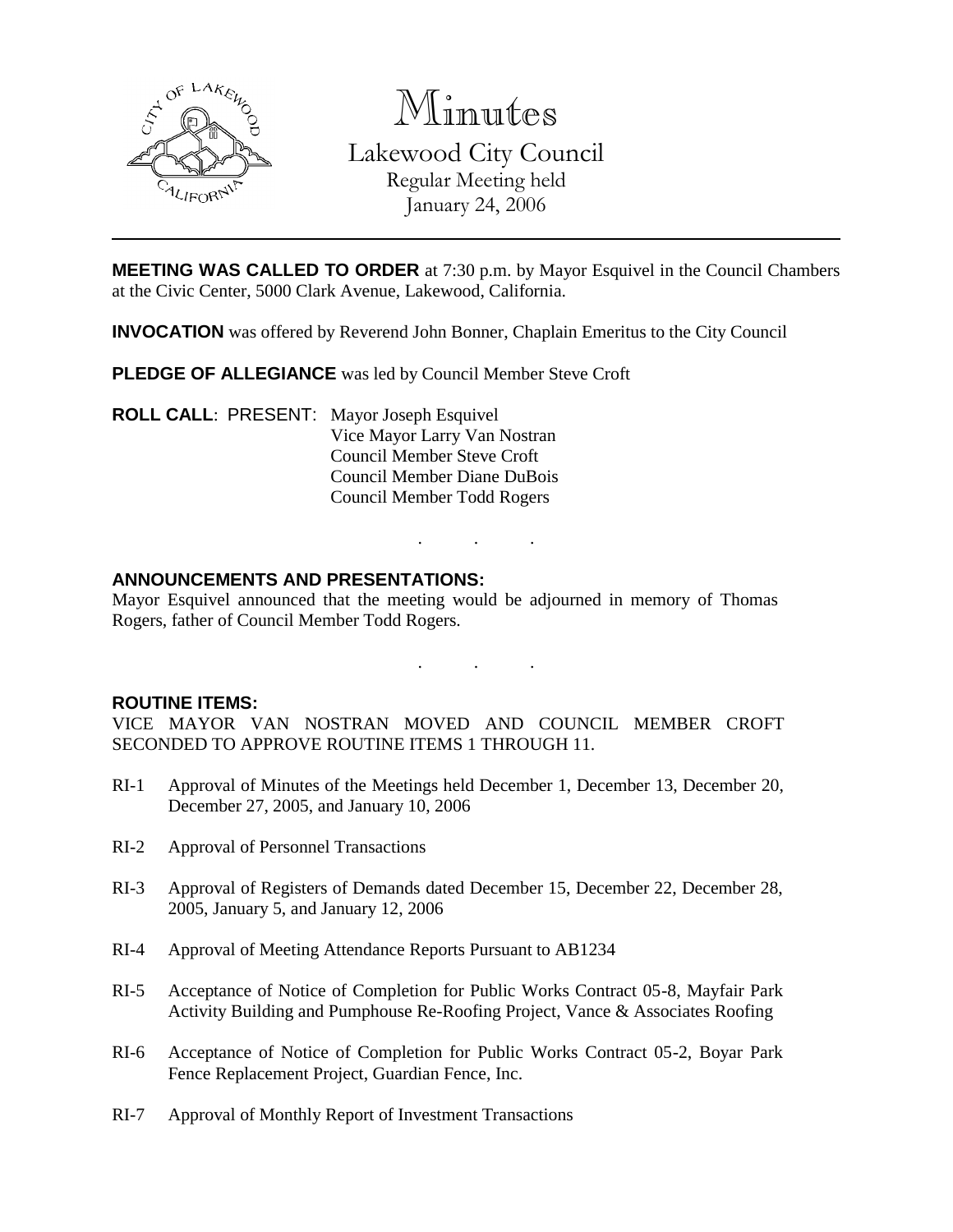#### **ROUTINE ITEMS:** Continued

- RI-8 Approval of Quarterly Schedule of Investments
- RI-9 Review of City Investment Policy
- RI-10 RESOLUTION NO. 2006-1; A RESOLUTION OF THE CITY COUNCIL OF THE CITY OF LAKEWOOD RESCINDING RESOLUTION NO. 2002-93 FOR STREET SWEEPING PURPOSES ON BOTH SIDES OF COKE AVENUE BETWEEN MICHELSON STREET AND CAMERINO STREET
- RI-11 Approval of Emergency Purchase of Voice-over Internet Protocol System for Sheriff Station

UPON ROLL CALL VOTE, THE MOTION WAS APPROVED:

AYES: COUNCIL MEMBERS: Van Nostran, Croft, DuBois, Rogers and Esquivel NAYS: COUNCIL MEMBERS: None

## **1.1 • ORDINANCE NO. 2006-1; LAKEWOOD AUTO CENTER SPECIFIC PLAN, AMENDMENT NO. 1**

. . .

Community Development Director Chuck Ebner displayed slides and presented a report based on the material contained in the agenda. He stated an amendment was proposed which would add a 4.87 acre site located at the southeast corner of 36th Street and Cherry Avenue to the Lakewood Auto Center Specific Plan. The site would be the future home of a new Lincoln-Mercury/Mazda dealership. He noted that the Specific Plan was necessary to ensure development standards appropriate for car dealerships. It was the recommendation of the Planning and Environment Commission that the City Council introduce Ordinance No. 2006-1 amending the Lakewood Auto Center Specific Plan.

ORDINANCE NO. 2006-1; AN ORDINANCE OF THE CITY COUNCIL OF THE CITY OF LAKEWOOD ADOPTING THE LAKEWOOD AUTO CENTER SPECIFIC PLAN

Mayor Esquivel opened the public hearing at 7:35 p.m. and called for anyone in the audience wishing to address the City Council on this matter. There was no response.

COUNCIL MEMBER ROGERS MOVED AND COUNCIL MEMBER DUBOIS SECONDED TO CLOSE THE PUBLIC HEARING AND INTRODUCE ORDINANCE NO. 2006-1. UPON ROLL CALL VOTE, THE MOTION WAS APPROVED:

. . .

AYES: COUNCIL MEMBERS: Van Nostran, Croft, DuBois, Rogers and Esquivel NAYS: COUNCIL MEMBERS: None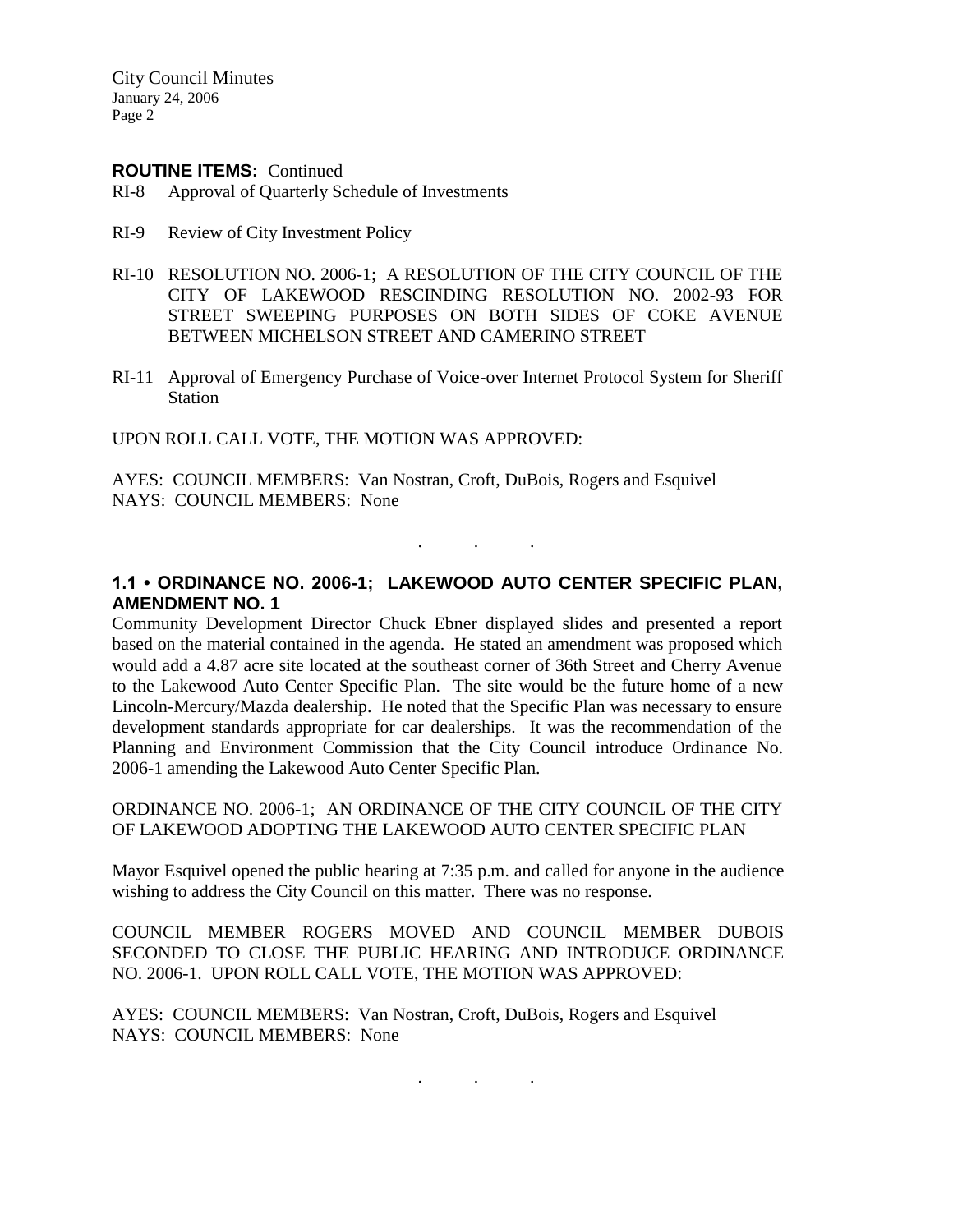# **1.2 • PURCHASE OF MOBILE COMMAND POST AND COMMUNITY RESOURCE VEHICLE**

Deputy City Manager Sandi Ruyle displayed slides and gave a brief presentation based on the report contained in the agenda. She stated that a review of the City's Emergency Operations Plan had revealed the need for an emergency operations center that could be mobilized at the site of disasters. The proposed Mobile Command Post and Community Resource Vehicle had been designed in conjunction with the Sheriff's Team Lakewood to contain the features and communications equipment necessary to respond to either a safety emergency or incident, or to a natural disaster. She advised that the vehicle would also be utilized as a community event command post for events such as the July Block Party, Public Safety Expo and Patriot Day Celebration. She reported that since the vehicle was custom built to specific specifications, it could not be purchased through a bid process like conventional vehicles. She stated that the majority of the funding necessary for the vehicle was available through drug forfeiture funds, with additional funding provided through the Urban Area Security Initiative Grant. It was the recommendation of staff that the City Council authorize the purchase of a mobile command post vehicle in the amount of \$190,520 and approve an appropriation in the amount of \$26,520 to fully fund the project.

Lieutenant Terry Benjestorf, Lakewood Sheriff Station, stated that having access to a centralized command center that could be located at the site of major incidents, natural disasters or major crime scenes and was equipped with advanced communication technologies would not only improve response, but would also demonstrate to the community the City's level of readiness.

Responding to a question from Council Member DuBois, Lt. Benjestorf stated that the unit's ability to generate power was limited only by the size of the gas tank and that with sufficient fuel reserves, the vehicle could generate its own power indefinitely.

Ms. Ruyle confirmed for Vice Mayor Van Nostran that the vehicle would be equipped with theft deterrent systems.

Mayor Esquivel opened the public hearing at 7:45 p.m. and called for anyone in the audience wishing to address the City Council on this matter. There was no response.

VICE MAYOR VAN NOSTRAN MOVED AND COUNCIL MEMBER CROFT SECONDED TO PURCHASE THE VEHICLE AND APPROPRIATE FUNDING. UPON ROLL CALL VOTE, THE MOTION WAS APPROVED:

AYES: COUNCIL MEMBERS: Van Nostran, Croft, DuBois, Rogers and Esquivel NAYS: COUNCIL MEMBERS: None

. . .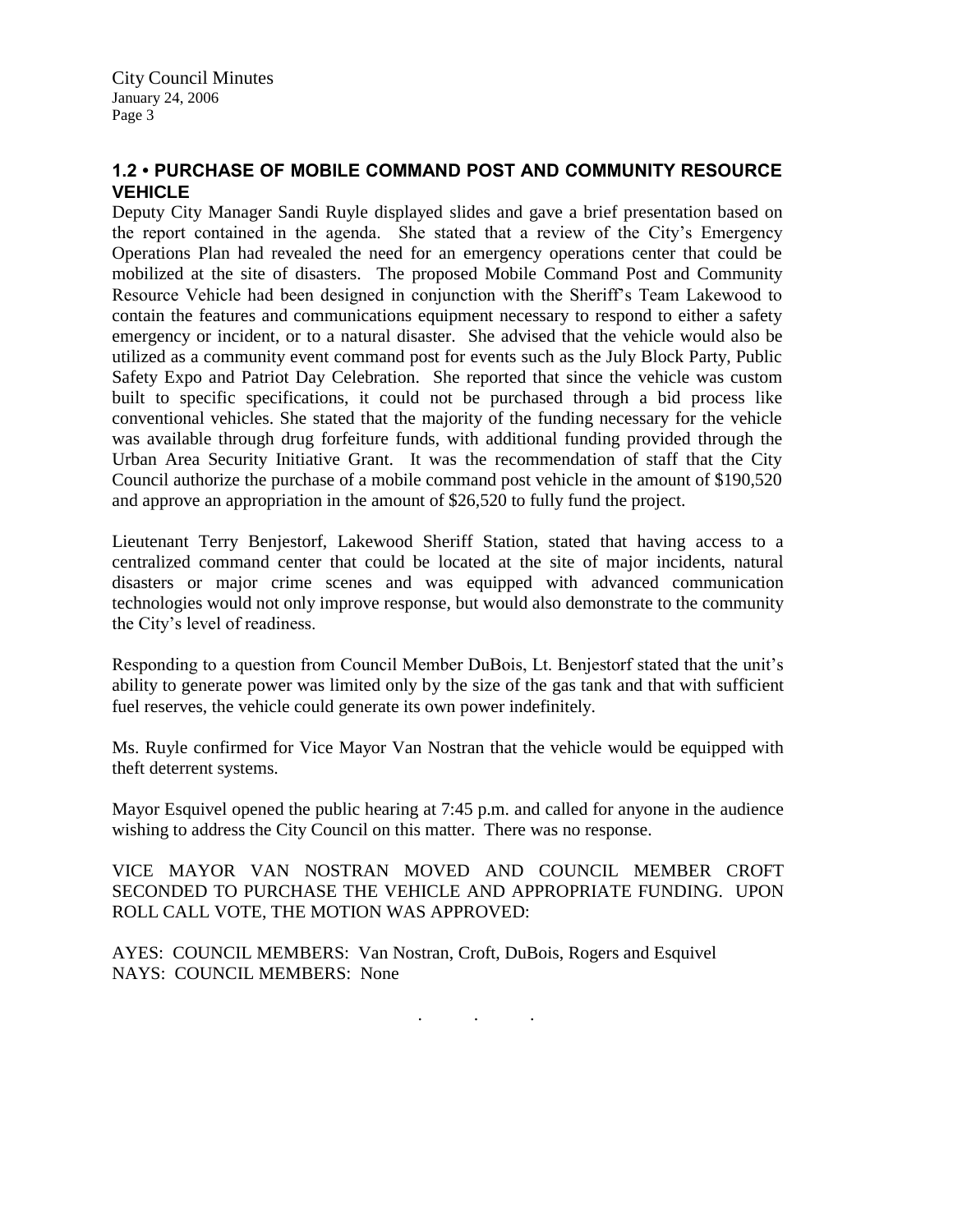## **2.1 • ORDINANCE NO. 2005-14; AMENDING THE MUNICIPAL CODE PERTAINING TO PETROLEUM STORAGE AND PUMPING FACILITIES IN THE M-1 ZONE**

ORDINANCE NO. 2005-14; AN ORDINANCE OF THE CITY COUNCIL OF THE CITY OF LAKEWOOD AMENDING THE LAKEWOOD MUNICIPAL CODE TO EXTEND THE DEADLINE FOR MAINTAINING AND OPERATING A TANK FARM IN THE M-1 ZONE was read by title by the City Clerk.

COUNCIL MEMBER ROGERS MOVED AND COUNCIL MEMBER DUBOIS SECONDED TO WAIVE FURTHER READING AND ADOPT ORDINANCE NO. 2005-15. UPON ROLL CALL VOTE, THE MOTION WAS APPROVED:

. . .

AYES: COUNCIL MEMBERS: Van Nostran, Croft, DuBois, Rogers and Esquivel NAYS: COUNCIL MEMBERS: None

#### **2.2 • UNUSED STORAGE SPACE IN CENTRAL GROUNDWATER BASIN**

Water Resources Director Jim Glancy gave an oral presentation based on the report contained in the agenda and stated that the City owned 9,423 acre feet of water right in the Central Groundwater Basin allowing the extraction of water to meet the needs of Lakewood water consumers. He reported that experts had determined that there was additional space in the Basin for the storage of groundwater and that the City had participated in a cooperative effort to establish a process for the use of this space. He noted that although that effort had stalled, the California Department of Water Resources was in the process of restarting negotiations and that it was important for the City to reaffirm its position that the groundwater supply be protected for the service of local water customers. It was the recommendation of staff that the City Council adopt the proposed resolution, appropriate \$300,000, and authorize the potential purchase of water for storage in the Central Groundwater Basin.

RESOLUTION NO. 2006-2; A RESOLUTION OF THE CITY COUNCIL OF THE CITY OF LAKEWOOD REGARDING THE PROTECTION OF THE GROUNDWATER SUPPLY LOCATED UNDER THE CITY OF LAKEWOOD IS USED TO SERVE LOCAL WATER CONSUMERS

COUNCIL MEMBER CROFT MOVED AND VICE MAYOR VAN NOSTRAN SECONDED TO APPROVE STAFF'S RECOMMENDATION. UPON ROLL CALL VOTE, THE MOTION WAS APPROVED:

AYES: COUNCIL MEMBERS: Van Nostran, Croft, DuBois, Rogers and Esquivel NAYS: COUNCIL MEMBERS: None

. . .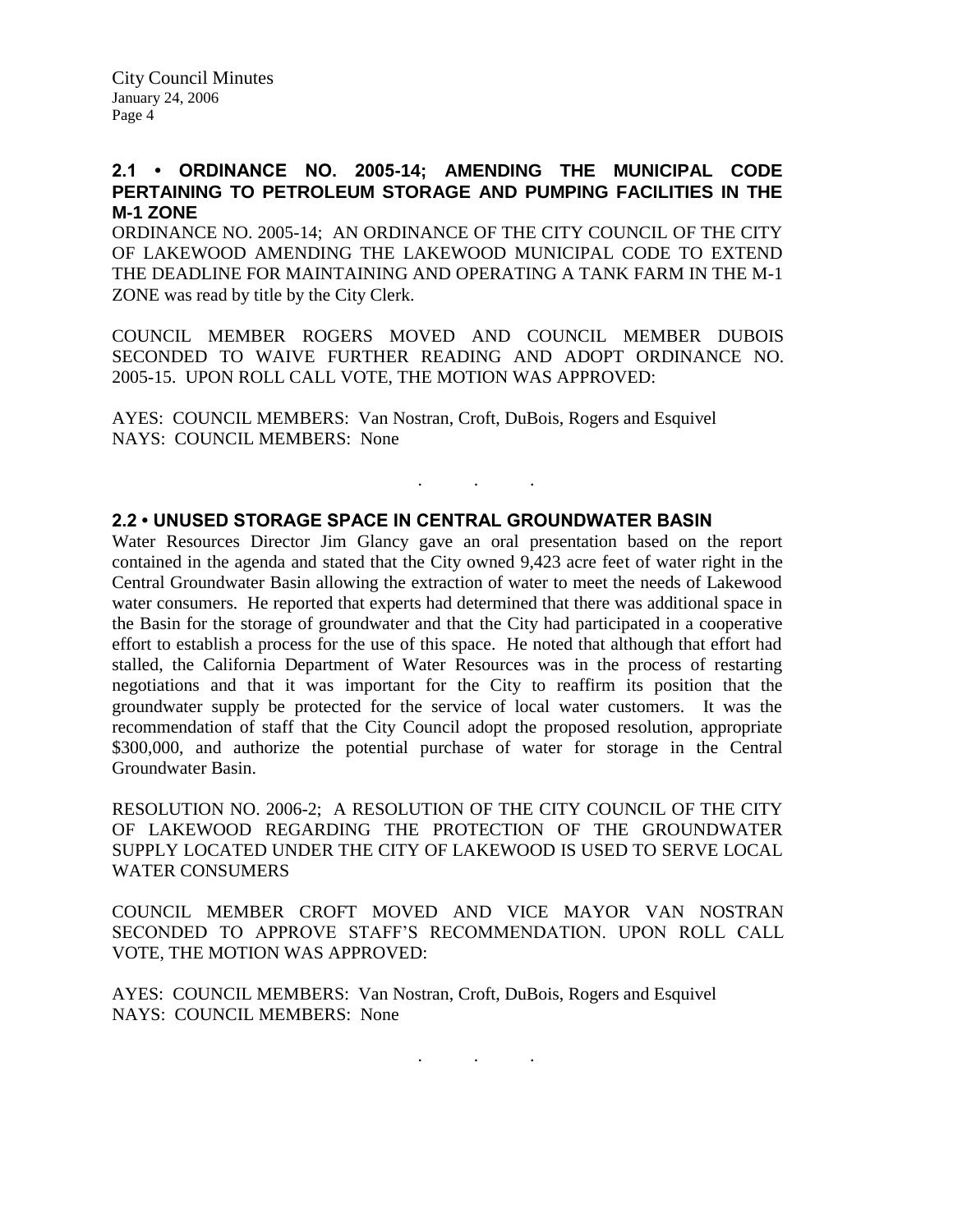# **3.1 • URBAN AREA SECURITY INITIATIVE 2005 GRANT**

Recreation and Community Services Director Joan Biegel gave a brief oral presentation based on the report in the agenda and stated the U.S. Department of Homeland Security's Office for Domestic Preparedness had begun providing financial assistance to cities within defined urban areas to fund equipment, training, planning and exercise needs for high-threat areas. She reported that the City had received approval through the California Office of Emergency Services for \$45,000 toward the purchase of an Emergency Communications Command Vehicle and \$13,000 for a year of maintenance on the Tele-Works First Responder system. It was the recommendation of staff that the City Council authorize the expenditure of Urban Area Security Initiative Grant funds as indicated.

Responding to a question from Council Member Rogers, Assistant City Manager Michael Stover stated that the First Responder system had been tested and utilized to contact stakeholders regarding issues like the illegal fireworks hotline or parking instructions for special events. He noted that the capability to target specific geographic areas had also been tested.

COUNCIL MEMBER DUBOIS MOVED AND VICE MAYOR VAN NOSTRAN SECONDED TO APPROVE STAFF'S RECOMMENDATIONS. UPON ROLL CALL VOTE, THE MOTION WAS APPROVED:

AYES: COUNCIL MEMBERS: Van Nostran, Croft, DuBois, Rogers and Esquivel NAYS: COUNCIL MEMBERS: None

## **3.2 • AGREEMENT WITH PARAMOUNT PETROLEUM**

City Attorney Steve Skolnik gave a brief oral presentation based on the report in the agenda and advised that the proposed agreement represented several months of negotiations to amend a 1992 agreement. He reported that the amendment specified conditions allowing the tanks to remain for an additional period, required cosmetic upgrades, and resolved the issue of damages owed to the City for exceeding the original deadline for removal.

. . .

VICE MAYOR VAN NOSTRAN MOVED AND COUNCIL MEMBER DUBOIS SECONDED TO APPROVE THE AMENDMENT TO THE AGREEMENT WITH PARAMOUNT PETROLEUM. UPON ROLL CALL VOTE, THE MOTION WAS APPROVED:

AYES: COUNCIL MEMBERS: Van Nostran, Croft, DuBois, Rogers and Esquivel NAYS: COUNCIL MEMBERS: None

. . .